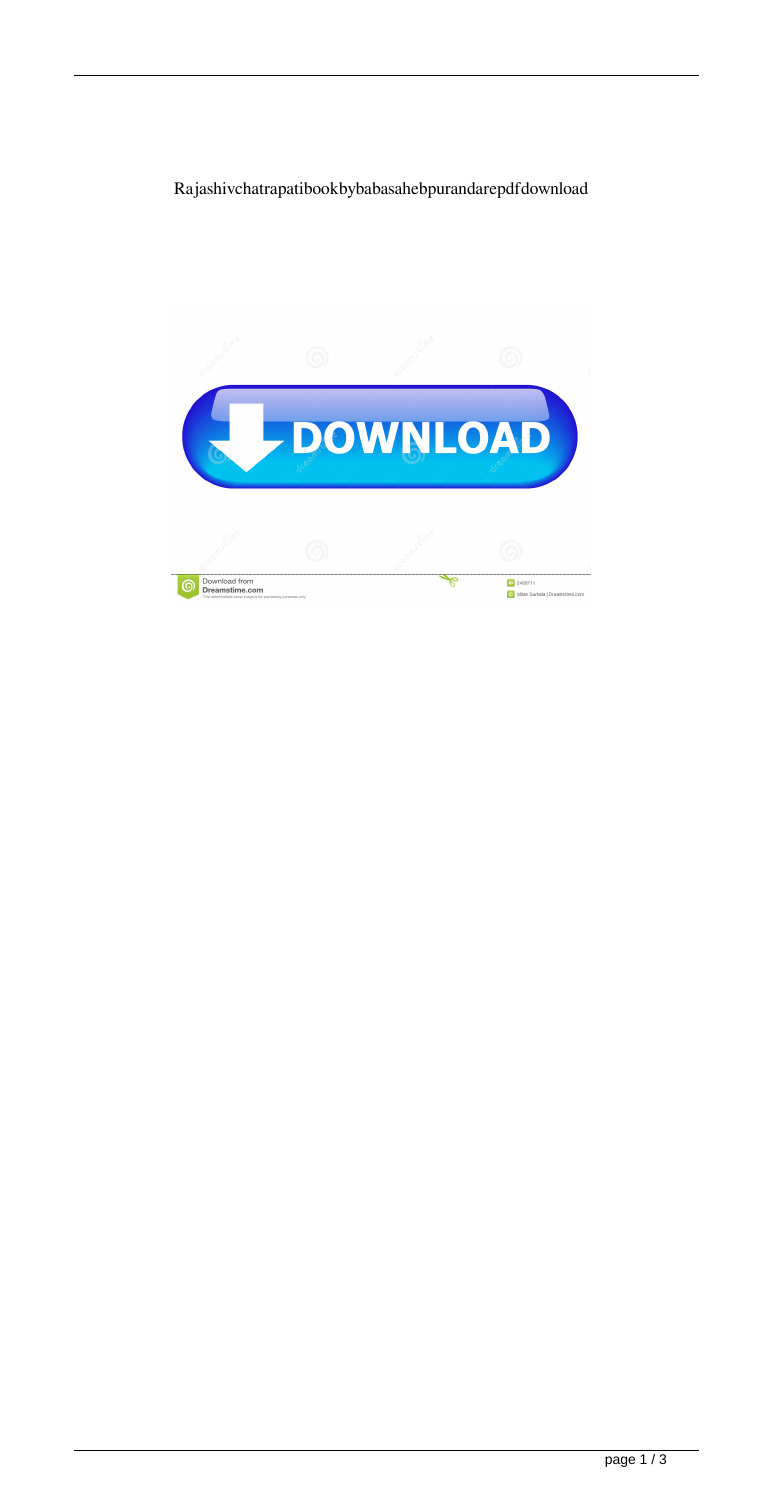See also List of film festivals in India Film in India References External links 6th Garkara International Film Festival Category:2019 film festivals Category:21st century in Nagpur Category:Festivals in Nagpur Category:Film festivals in India Category:Annual events in Nagpur Category:September 2019 events in India Category:2019 in Indian cinemaQ: Cannot see my freshly installed/updated Ubuntu on a USB I have a brand new Ubuntu 16.04.1 LTS installed. I've tried booting from an USB drive to install it on my older desktop machine, however, I cannot see the installation screen to select the main disk. It's not in my boot menu. I'm looking at the USB drive with GParted and am not seeing any installed/selected Ubuntu on it, and GParted is telling me that the drive only has space for 12 GB (which I believe is what the OS should take up). If I use unetbootin and try and install Ubuntu on my old machine, I get a black screen with a blinking cursor on it, however, it does detect the drive, but never loads the installer. How can I get the installer to install on my USB? A: I fixed it. I had a SATA hard drive connected to the motherboard, and a SATA to USB adapter. When I replaced the hard drive with an SSD, I forgot to disconnect the USB to SATA adapter. I started up my old machine with the USB plugged in, and the SSD installed, it started Ubuntu without any problem. I will leave this here as a warning to anyone who might make the same mistake. The Global Environment Facility (GEF) is a programme of the UN that works to ensure that appropriate funding is provided to ensure access to clean and safe drinking water, sanitation and water supply. It also funds water-related projects designed to save water in ways that will benefit the poor. Since GEF began in 1992, UN member countries have made commitments to support \$19.4 billion (current US\$) of water-related projects worldwide. Currently GEF has 192 countries as partners.Q: How to get info from another table in SQL I have this table called games :  $+$ ---------+---------+----------+ | level\_1 | level 2 | level 3 | +---------+----------+